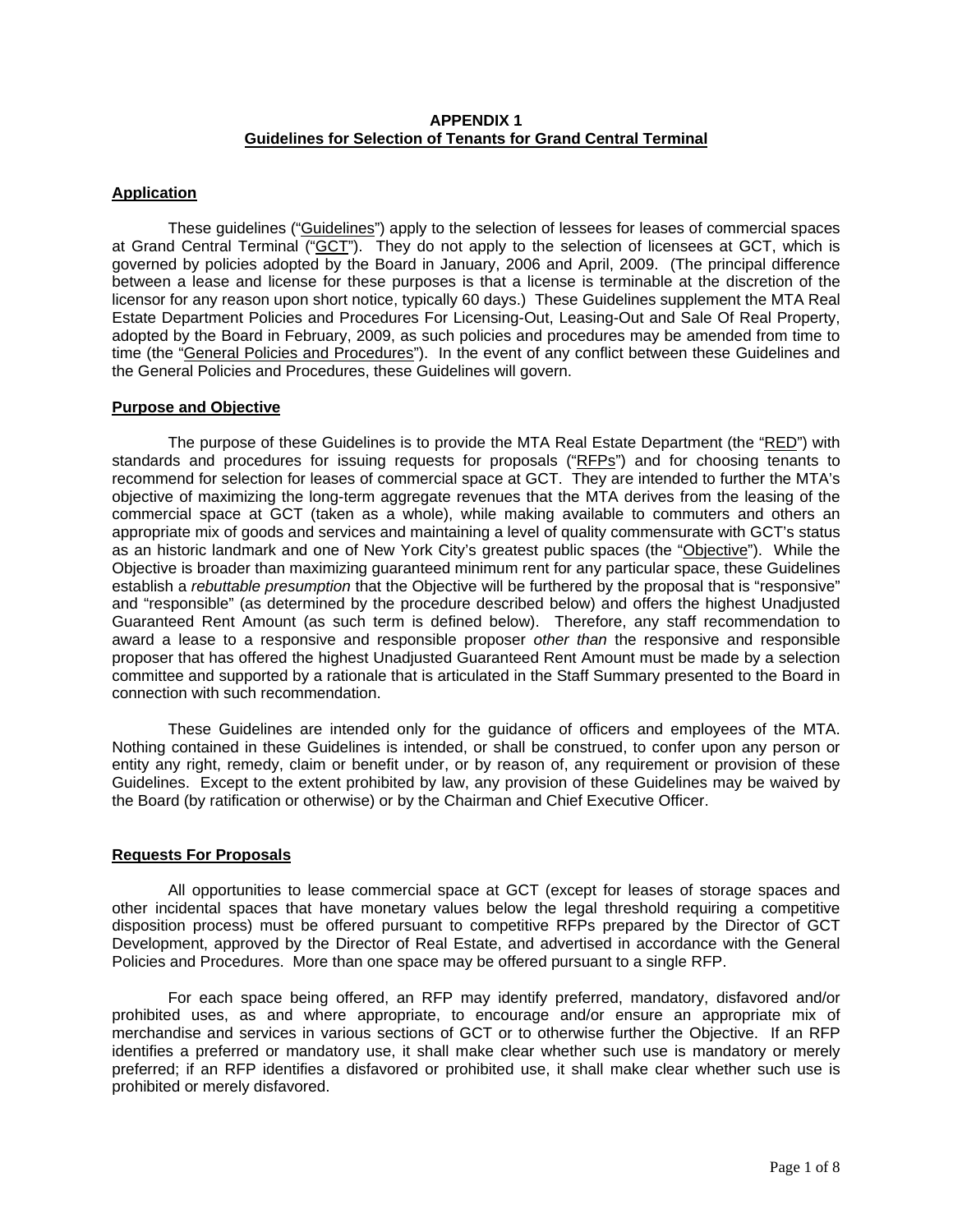Without limiting the generality of the foregoing, each RFP must reference (and each prospective tenant must be provided with access to) the generally-applicable design criteria and rules and regulations for commercial spaces at GCT, and state that compliance with such design criteria and rules and regulations is mandatory.

The Director of GCT Development, with the concurrence of the Director of Real Estate, may elect to exclude national chains and/or discount merchandisers from specified areas of GCT, such as the Dining Concourse, the Lexington Passage and/or the Grand Central Market, provided that they reasonably determine that doing so will further the Objective. Each Staff Summary presented to the Board when the award of the proposed lease for a space is submitted in due course for Board approval shall set forth any preferred, mandatory, disfavored, or prohibited uses applicable to such space; provided, however, that the aforementioned design criteria and rules and regulations need only be referenced, not set forth in full, in such Staff Summaries.

## **Selection Criteria**

The following are the selection criteria (the "Selection Criteria") that shall be used to evaluate proposals:

## **Selection Criterion A: Direct Economic Benefit to the MTA (Maximum 70 Points).**

Each evaluator shall:

First**:** Start with the Unadjusted Guaranteed Rent Amount for each proposal, as determined by the Technical Consultants as described below. The "Unadjusted Guaranteed Rent Amount" for any proposal is the present value of the guaranteed minimum rent set forth in such proposal, discounted to the first day of the lease term using a discount rate of 6%.

Second**:** Determine the Guaranteed Rent Adjustment Factor for each proposal and multiply it by the Unadjusted Guaranteed Rent Amount for such proposal, to determine the "Adjusted Guaranteed Rent Amount" for such proposal. The "Guaranteed Rent Adjustment Factor" is an adjustment factor intended to reflect any concerns that the evaluator may have with respect to the certainty of payment of the Unadjusted Guaranteed Rent Amount, taking into account (1) the evaluator's assessment of the viability of the prospective tenant's business plan, (2) the evaluator's assessment of the creditworthiness of the prospective tenant (or any proposed guarantor) and (3) any security deposits and/or letters of credit that will be required (as set forth in the applicable RFP). The Guaranteed Rent Adjustment Factor may be as high as 1.00 (which means the evaluator has no uncertainty about the Unadjusted Guaranteed Rent Amount being received by MTA) and as low as 0.50 (which means the evaluator has great uncertainty about the Unadjusted Guaranteed Rent Amount being received by MTA), provided that if a proposal includes commercially unreasonable backloading of rent then the adjustment factor may be as low as zero to protect MTA's interests.

Third**.** Take the Unadjusted Percentage Rent Amount for each proposal, as determined by the Technical Consultants. The "Unadjusted Percentage Rent Amount" for any proposal is the present value of the projected percentage rent as set forth in the proposal, discounted to the first day of the lease term using a discount rate of 6%.

Fourth**.** Determine the Percentage Rent Adjustment Factor for each proposal and multiply it by the Unadjusted Percentage Rent Amount for such proposal to determine the "Adjusted Percentage Rent Amount" for such proposal. The "Percentage Rent Adjustment Factor" is an adjustment factor intended to reflect the evaluator's assessment of the likelihood of percentage rent being received. The Percentage Rent Adjustment Factor may be as high as 0.50 (which means the evaluator has no uncertainty about the Unadjusted Percentage Rent Amount being received by MTA) and as low as zero (which means the evaluator has great uncertainty about the Unadjusted Percentage Rent Amount being received by MTA).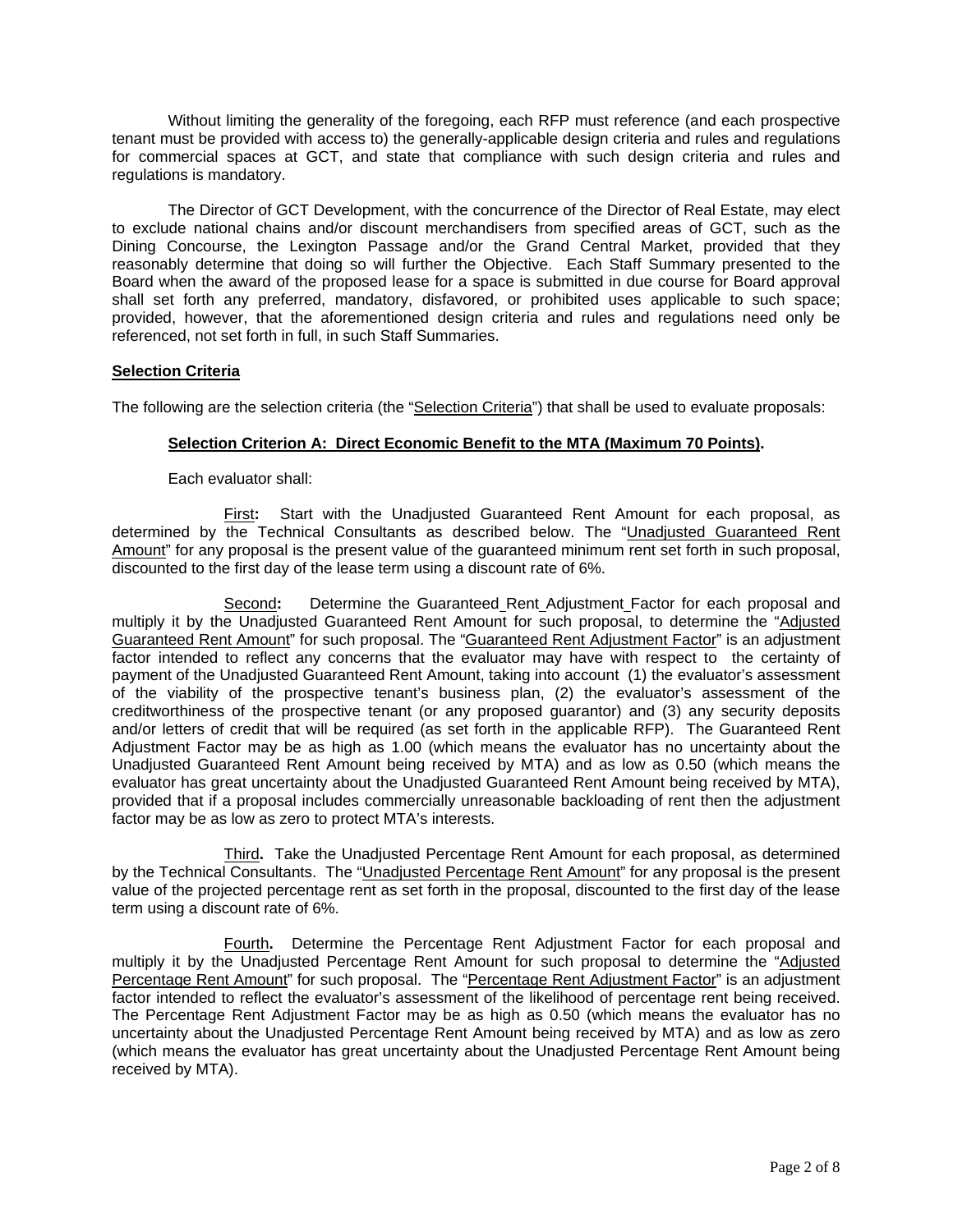Fifth**.** Add the Adjusted Guaranteed Rent Amount for each proposal to the Adjusted Percentage Rent Amount for such proposal to determine the "Adjusted Total Rent Amount" for such proposal.

Sixth**.** Award the proposal with the highest Adjusted Total Rent Amount (the "Highest Adjusted Total Rent Amount") seventy (70) points for the Selection Criterion A score.

Seventh**.** Calculate the Selection Criterion A score for each of the other proposals by multiplying 70 times a fraction, the numerator of which is such proposal's Adjusted Total Rent Amount and the denominator of which is the Highest Adjusted Total Rent Amount.

## **Selection Criterion B: Indirect Benefit to the MTA (Maximum 30 Points).**

Each evaluator shall determine the likelihood that each prospective tenant will support the elements of the Objective not directly reflected in Selection Criteria A by attracting other desirable prospective tenants to GCT, and/or customers for other current or prospective tenants at GCT. The Selection Criterion B score shall range from 30 (which means that the evaluator believes that the prospective tenant will have an extremely significant positive effect on the elements of the Objective not directly reflected in Selection Criterion A) to zero (which means that the evaluator believes that the prospective tenant will have no positive effect on the elements of the Objective that are not directly reflected in Selection Criterion A).

## **Total Selection Criterion Score.**

The total Selection Criteria score (the "Total Selection Criteria Score") for each proposal shall be the sum of that proposal's Selection Criterion A score plus that proposal's Selection Criterion B score.

#### **Procedures for Evaluation of Proposals**

# **Step 1: Technical Evaluation by Consultants:**

 All proposals received from prospective tenants shall be independently evaluated by Williams Jackson Ewing and Jones Lang LaSalle or such other outside consultants as may from time to time be retained by the MTA to provide leasing and retail property management services at GCT (the "Technical Consultants").

 Each Technical Consultant shall provide the Director of GCT Development with an independent technical evaluation (a "Technical Evaluation") of each such proposal.

 If either Technical Consultant considers that a proposal is non-responsive, such Technical Consultant shall promptly raise that issue with the Director of GCT Development and the Director of GCT Development shall undertake the responsiveness review in Step 2 for such proposal. If after such responsiveness review (and any corrective steps permitted in Step 2) the Director of GCT Development determines that such proposal is not responsive, such proposal shall be disqualified and no further technical evaluation shall be performed.

Each Technical Evaluation of each proposal shall include:

- (i) responsiveness to the RFP;
- (ii) a calculation of the Unadjusted Guaranteed Rent Amount;
- (iii) a calculation of the Unadjusted Percentage Rent Amount;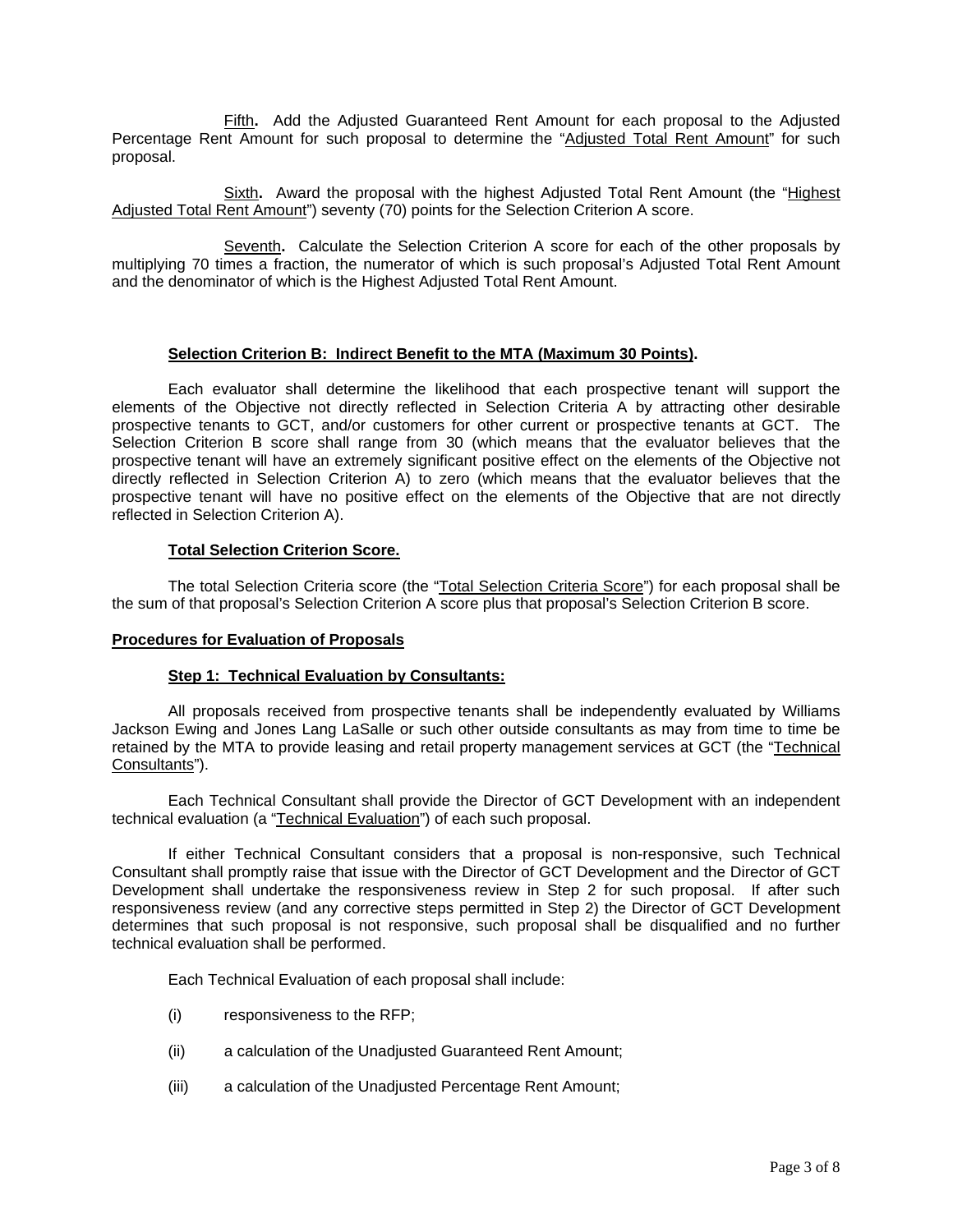(iv) a description of any known adverse prior experience (such as arrears, delinquent payments, and failure to comply with lease or license terms) pertaining to business relationships of the prospective tenant or any Affiliate of the prospective tenant (as such term is described below), after due inquiry into the GCT leasing records and the records of the RED's Tenant Management Unit;

(v) any other matters relating to the responsibility of the proposer;

 (vi) an assessment of the viability of the prospective tenant's business plan (taking into account, as appropriate, the prospective tenant's concept, capabilities and past experience), the creditworthiness of the prospective tenant (or any proposed guarantor) and any security deposits and/or letters of credit that will be required (as set forth in the applicable RFP);

(vii) an assessment of the likelihood of receiving any proposed percentage rent; and

 (viii) an assessment of the likelihood that the prospective tenant will indirectly further the Objective, by attracting other desirable prospective tenants to GCT, and/or customers for other current or prospective tenants at GCT.

## **Step 2: Determination of Responsiveness:**

 The second step after receipt of proposals shall be a determination of responsiveness by the Director of GCT Development using the standard criteria set forth in the General Policies and Procedures (including such prospective tenant's failure to provide all completed forms, supplemental information and signatures required by the applicable RFP). A proposal received in response to an RFP should be deemed to be "not responsive" (and thus disqualified and eliminated from further consideration by the Director of GCT Development) if such proposal (a) contemplates uses that such RFP identified as prohibited uses or (b) fails to provide for uses that such RFP identified as mandatory uses. A prospective tenant may not be disqualified by reason of such prospective tenant having proposed uses that the RFP identified as merely "disfavored" or by reason of having failed to propose uses that the RFP identified as merely "preferred" (although that may properly be taken into account in scoring proposals, as described above under the heading "Selection Criterion B"). If the Director of GCT Development determines that it is in MTA's best interests to permit a proposer to modify its proposal after the due date to correct deficiencies that would otherwise cause it to be determined to be non-responsive, such proposer shall be afforded such opportunity.

 In making the foregoing determination, the Director of GCT Development may rely on the Technical Evaluations.

# **Step 3: Initial Determination of Responsibility:**

The third step is an initial determination of responsibility by the Director of GCT Development. The Director of GCT Development may determine that a prospective tenant is not responsible for any reason contemplated by the General Policies and Procedures (including unsuitability due to a record of criminality, lack of integrity, violations of the Procurement Lobbying Law (State Finance Law §§ 139-j and 139-k)). A prospective tenant should be deemed "not responsible" (and thus disqualified and eliminated from consideration by the Director of GCT Development) if (a) such prospective tenant, or any Affiliate of such prospective tenant, owes, by reason of an amount due not more than five years prior to the date of the RFP, in excess of \$10,000 to the MTA, (b) such amount is not (in the view of the MTA Legal Department) the subject of a bona fide dispute and (c) such amount has remained unpaid for more than 90 days; provided, however, that before disqualifying any prospective tenant by reason of any such nonpayment, the Director of GCT Development must provide written notice of such non-payment to such prospective tenant and afford such prospective tenant a period of not less than 30 days to pay the amount that remains unpaid. Late payment, as opposed to non-payment, shall not constitute grounds for disqualification of an otherwise responsible prospective tenant (although it may be taken into account in scoring proposals, as described above under the heading "Selection Criterion A"). If a proposer is deemed to be not responsible, no further consideration of that proposal will be undertaken.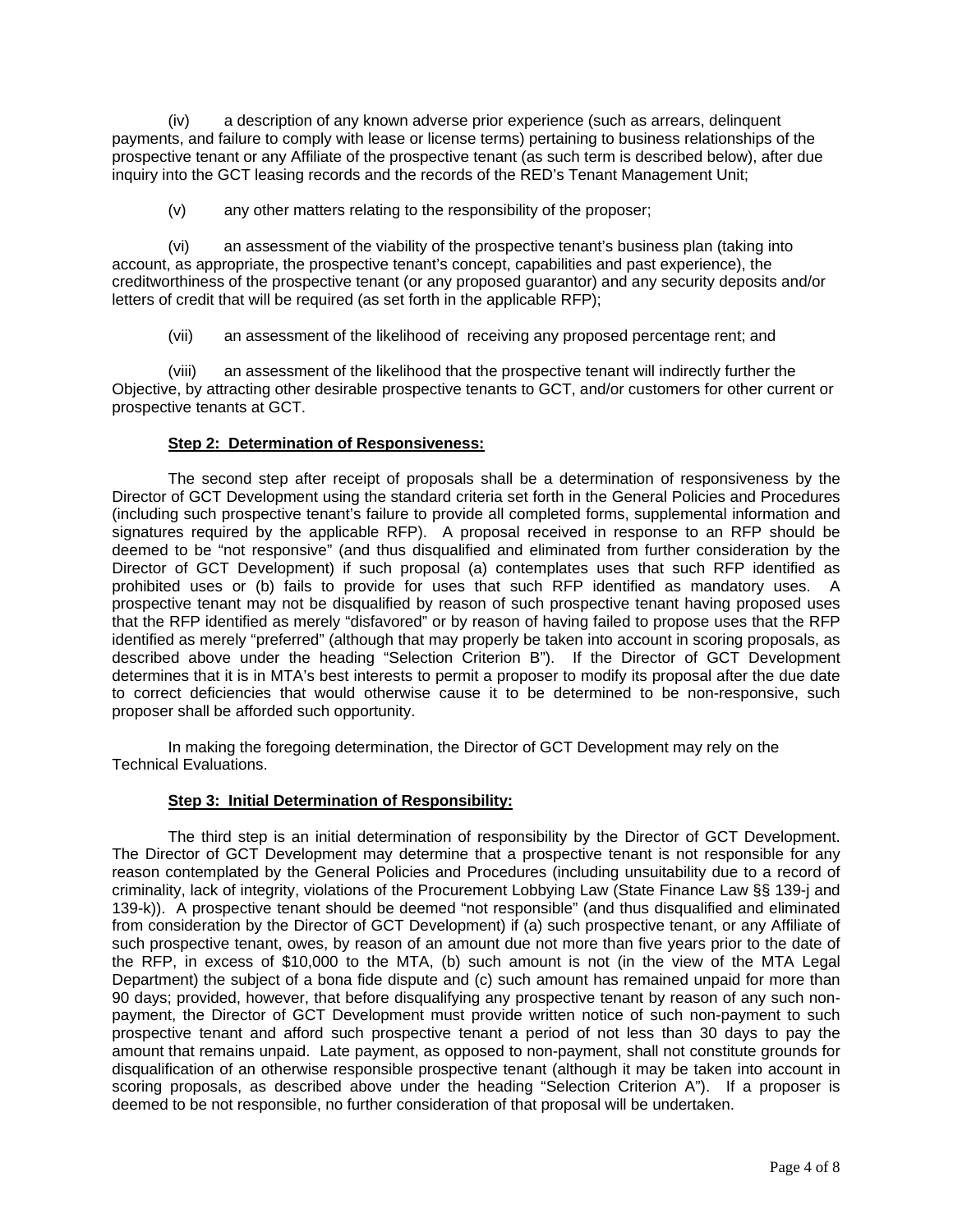"Affiliate" of a prospective tenant means any entity that (a) controls or owns more than a 30% equity interest in such prospective tenant or (b) is controlled by, or more than a 30% equity interest in which is owned by or for the benefit of, either (i) such prospective tenant or (ii) any person (or any member of the immediate family (i.e., spouse, father, mother, brother, sister, children, and stepchildren) of any person) or entity that controls, or owns more than a 30% equity interest in, such prospective tenant.

In making the foregoing determination, the Director of GCT Development may rely on the Technical Evaluations.

#### **Step 4: Evaluation by the Director of GCT Development:**

 The Director of GCT Development shall thereafter complete his/her written evaluation of all responsive proposals received from responsible prospective tenants based on the Selection Criteria, using both the numerical scoring and comment sections of an evaluation and scoring form substantially in the form attached hereto as Appendix A (the "Evaluation Form"). In completing such Evaluation Form, the Director of GCT Development must exercise his/her own best independent judgment taking into account the Technical Evaluations.

 If the proposal with the highest Total Selection Criteria Score is also the proposal with the highest Unadjusted Guaranteed Rent Amount, then, with the concurrence of the Director of Real Estate, a Staff Summary recommending award of the lease to such proposer may be submitted to the Board for approval without convening a selection committee. However, if the proposal with the highest Total Selection Criteria Score is not the proposal with the highest Unadjusted Guaranteed Rent Amount or if two proposals provide for the same highest Unadjusted Guaranteed Rent Amount, then the Director of GCT Development must convene a selection committee (the "Selection Committee") consisting of the Director of GCT Development**,** the Director of Real Estate Operations or his or her designee and the Director of Business Development or his or her designee.

#### **Step 5: Evaluation by Selection Committee, If Necessary**

If a Selection Committee is required, the members of the Selection Committee shall be furnished with the Technical Evaluations. Each Selection Committee member other than the Director of GCT Development shall complete his/her written evaluation of all responsive proposals received from responsible prospective tenants based on the Selection Criteria, using both the numerical scoring and comment sections of the Evaluation Form. In completing such Evaluation Form, each such Selection Committee member must exercise his/her own best independent judgment taking into account the Technical Evaluation.

A meeting of the Selection Committee shall thereafter convene. At such meeting, the members of the Selection Committee may properly discuss the applicable proposals among themselves and/or with the Consultants. After such discussion is completed, each of the three members may prepare supplemental Evaluation Forms taking into account any such consultation and discussion. Each supplemental Evaluation Form shall include a narrative explanation for the basis of any scoring changes from the scoring in that Selection Committee member's original Evaluation Form. The Total Selection Criteria Score on the three final Evaluation Forms (which will be the original Evaluation Form for each Selection Committee member who does not submit a supplemental Evaluation Form; and shall be the supplemental Evaluation Forms for the other Selection Committee members) shall be added together and the proposals ranked based on such aggregate scoring.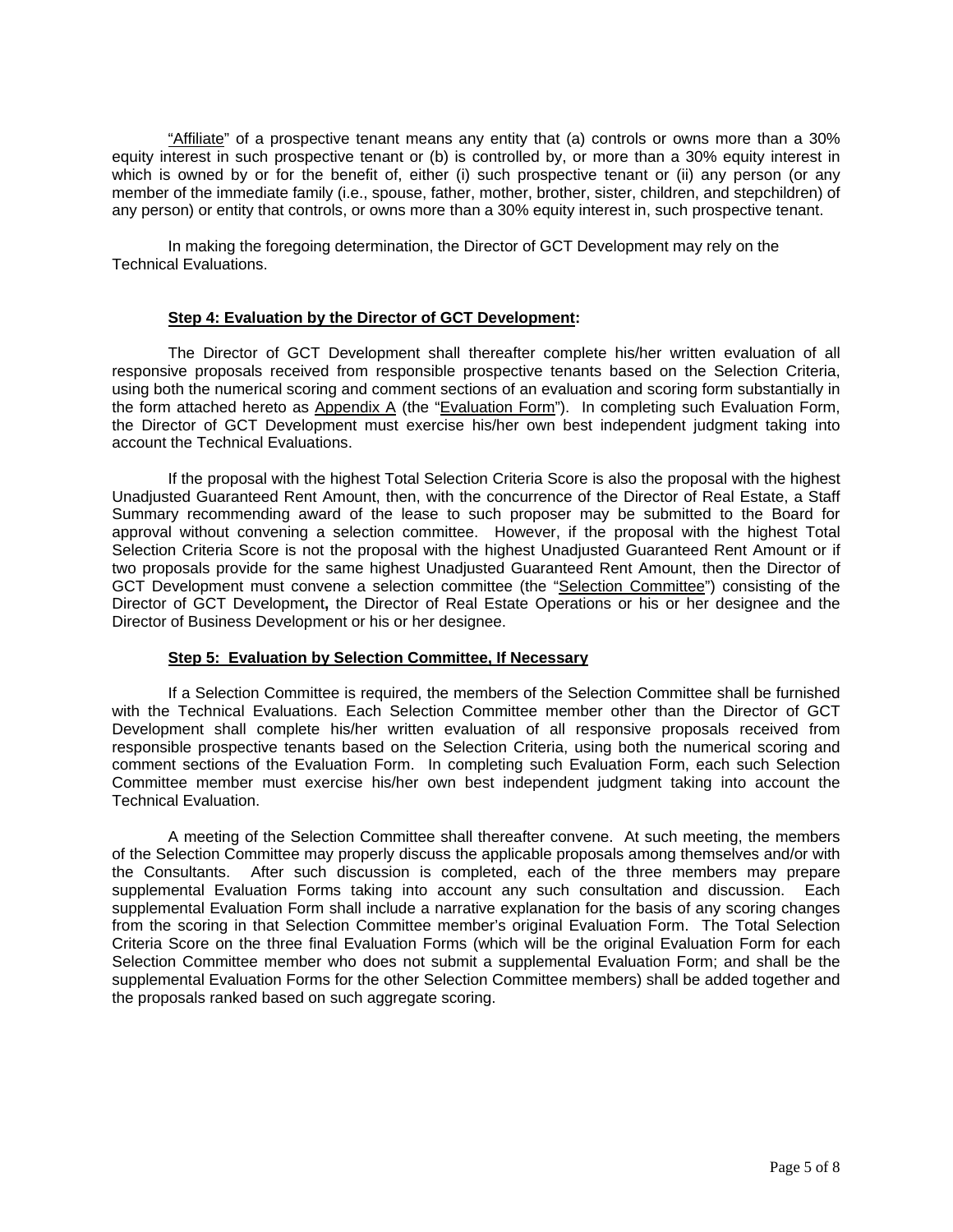### **Step 6: Determination of Whether to Present Recommendation to the Board**

 The Director of Real Estate may (at any time after an RFP is issued) determine, subject to the approval of the Deputy Executive Director of Administration, that it is in the best interest of the MTA to reject all proposals because the process did not yield sufficiently advantageous proposals, if the Director of Real Estate believes that issuing a new RFP would materially further the Objective, or because it has been determined, since the applicable RFP was issued, that the applicable space is better utilized for a non-commercial purpose, in which case the Director of Real Estate shall so report to the Board's Committee on Capital Construction, Planning & Real Estate. Otherwise, the Director of GCT Development shall make a final determination of responsibility with respect to the prospective tenant with the highest Total Selection Criteria Score, based on any new information received after the initial determination of responsibility, and if such prospective tenant continues to be responsible the Director of Real Estate shall submit to the Board a Staff Summary requesting authorization to enter into a lease with such prospective tenant. If such recommended prospective tenant is not the proposer with the highest Unadjusted Guaranteed Rent Amount, then such Staff Summary must include a reasonably detailed explanation of the factors that the Selection Committee took into account in recommending such proposal.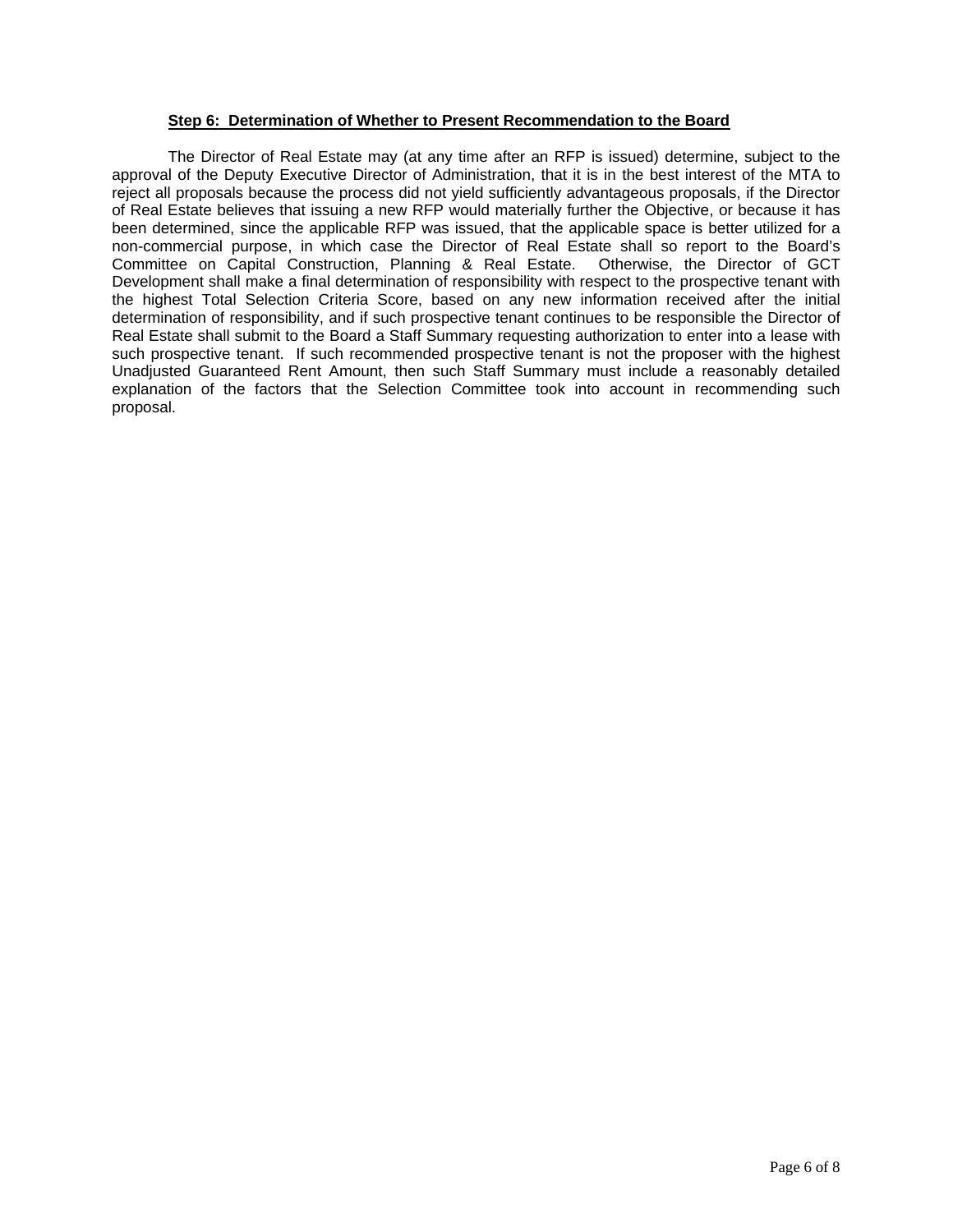Grand Central Terminal Retail Leasing Evaluation Sheet

Evaluator: Date:

Space: Space # (current tenant)

| Scoring    |             |            |                |             |            |                |                           |             |             |           |
|------------|-------------|------------|----------------|-------------|------------|----------------|---------------------------|-------------|-------------|-----------|
|            |             |            |                |             |            |                |                           |             |             | Total     |
|            |             | Guaranteed | Adiusted       |             | Percentage | Adiusted       |                           | Selection   | Selection   | Selection |
|            | Unadiusted  | Rent       | Guaranteed     | Unadiusted  | Rent       |                | Percentage Adjusted Total | Criterion A | Criterion B | Criterion |
|            | Guaranteed  | Adiustment | Rent Amount    | Percentage  | Adiustment |                | Rent Amount Rent Amount   | Score ***   | Score       | Score     |
|            | Rent Amount | Factor*    | $(A \times B)$ | Rent Amount | Factor**   | $(D \times E)$ | $(C + F)$                 | $(0-70)$    | $(0-30)$    | $(H + I)$ |
| Proposer 1 |             |            |                |             |            |                |                           |             |             |           |
| Proposer 2 |             |            |                |             |            |                |                           |             |             |           |
| Proposer 3 |             |            |                |             |            |                |                           |             |             |           |

\* Guaranteed Rent Adjustment Factor: from 1.00 (no uncertainty about A) to as low as 0.50 (great uncertainty about A); however may be as low as 0.00 per guidelines

\*\* Percentage Rent Adjustment Factor: as high as 0.50 (no uncertainty about D) to as low as zero (great uncertainty about D)

\*\*\* Selection Criterion A Score: 70 multiplied by the ratio of the Adjusted Total Rent Amount for the proposer to the highest Adjusted Total Rent Amount (from column G)

Grand Central Terminal Retail Leasing Evaluation Sheet

Space: Space # (current tenant) Evaluator:

Date:

Proposer 1

Guaranteed Rent Adjustment Factor selected: Explanation of Guaranteed Rent Adjustment Factor selected:

Percentage Rent Adjustment Factor selected:

Explanation of Percentage Rent Adjustment Factor selected:

Selection Criterion B Score:

Factors considered in arriving at Selection Criterion B Score: